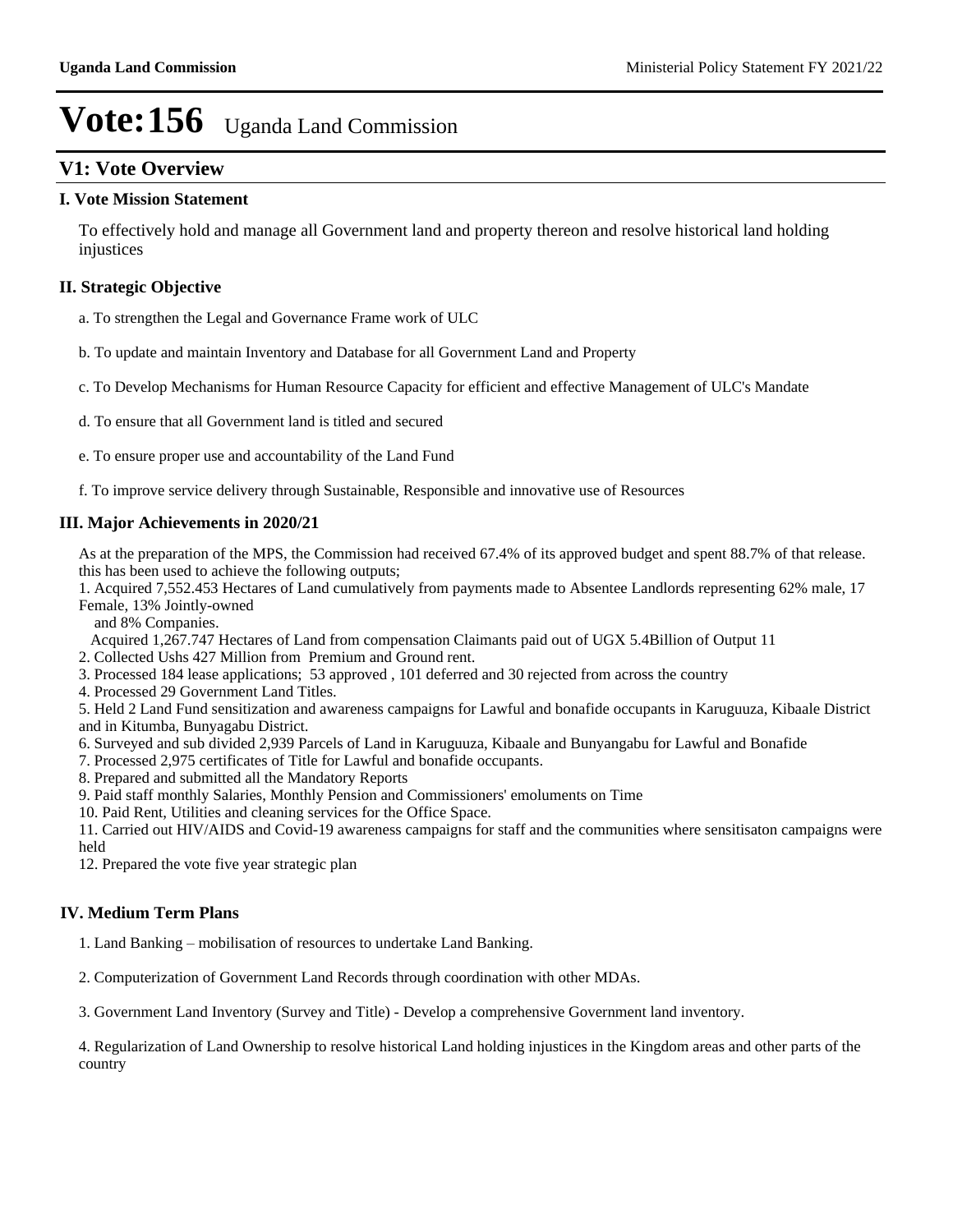## **V. Snapshot Of Medium Term Budget Allocations**

**Table 5.1: Overview of Vote Expenditures (UShs Billion)**

|                  |                                                      |                    | 2020/21       |                                           | <b>MTEF Budget Projections</b> |         |         |         |         |
|------------------|------------------------------------------------------|--------------------|---------------|-------------------------------------------|--------------------------------|---------|---------|---------|---------|
|                  |                                                      | 2019/20<br>Outturn | <b>Budget</b> | <b>Approved Expenditure</b><br>by End Dec | 2021/22                        | 2022/23 | 2023/24 | 2024/25 | 2025/26 |
| <b>Recurrent</b> | Wage                                                 | 0.588              | 0.614         | 0.272                                     | 0.898                          | 0.943   | 0.943   | 0.943   | 0.943   |
|                  | Non Wage                                             | 1.046              | 0.571         | 0.176                                     | 0.999                          | 0.999   | 0.999   | 0.999   | 0.999   |
| Devt.            | GoU                                                  | 35.979             | 39.315        | 23.766                                    | 38.810                         | 38.810  | 38.810  | 38.810  | 38.810  |
|                  | Ext. Fin.                                            | 0.000              | 0.000         | 0.000                                     | 0.000                          | 0.000   | 0.000   | 0.000   | 0.000   |
|                  | <b>GoU</b> Total                                     | 37.614             | 40.500        | 24.215                                    | 40.706                         | 40.751  | 40.751  | 40.751  | 40.751  |
|                  | <b>Total GoU+Ext Fin (MTEF)</b>                      | 37.614             | 40.500        | 24.215                                    | 40.706                         | 40.751  | 40.751  | 40.751  | 40.751  |
|                  | <b>Arrears</b>                                       | 0.000              | 13.101        | 17.214                                    | 31.692                         | 0.000   | 0.000   | 0.000   | 0.000   |
|                  | <b>Total Budget</b>                                  | 37.614             | 53.601        | 41.428                                    | 72.399                         | 40.751  | 40.751  | 40.751  | 40.751  |
|                  | <b>A.I.A Total</b>                                   | N/A                | N/A           | N/A                                       | N/A                            | N/A     | N/A     | N/A     | N/A     |
|                  | <b>Grand Total</b>                                   | 37.614             | 53.601        | 41.428                                    | 72.399                         | 40.751  | 40.751  | 40.751  | 40.751  |
|                  | <b>Total Vote Budget</b><br><b>Excluding Arrears</b> | 37.614             | 40.500        | 24.215                                    | 40.706                         | 40.751  | 40.751  | 40.751  | 40.751  |

#### **Table 5.2: Budget Allocation by Programme (UShs Billion)**

|                                                                           | 2021/22 Draft Estimates |          |              |
|---------------------------------------------------------------------------|-------------------------|----------|--------------|
| Billion Uganda Shillings                                                  | GoU                     | Ext. Fin | <b>Total</b> |
| Natural Resources, Environment, Climate Change, Land and Water Management | 40.706                  | 0.000    | 40.706       |
| <b>Grand Total:</b>                                                       | 72.399                  | 0.000    | 72.399       |
| Total excluding Arrears                                                   | 40.706                  | 0.000    | 40.706       |

### **VI. Budget By Economic Clasification**

**Table V6.1 2020/21 and 2021/22 Budget Allocations by Item**

|                                       |        | 2020/21 Approved Budget |            |              |        | 2021/22 Draft Estimates |              |
|---------------------------------------|--------|-------------------------|------------|--------------|--------|-------------------------|--------------|
| Billion Uganda Shillings              | GoU    | Ext. Fin                | <b>AIA</b> | <b>Total</b> | GoU    | Ext. Fin                | <b>Total</b> |
| <b>Output Class: Outputs Provided</b> | 18.852 | 0.000                   | 0.000      | 18.852       | 14.079 | 0.000                   | 14.079       |
| 211 Wages and Salaries                | 3.173  | 0.000                   | 0.000      | 3.173        | 3.955  | 0.000                   | 3.955        |
| 212 Social Contributions              | 0.130  | 0.000                   | 0.000      | 0.130        | 0.133  | 0.000                   | 0.133        |
| 213 Other Employee Costs              | 0.083  | 0.000                   | 0.000      | 0.083        | 0.332  | 0.000                   | 0.332        |
| 221 General Expenses                  | 2.649  | 0.000                   | 0.000      | 2.649        | 3.074  | 0.000                   | 3.074        |
| 222 Communications                    | 0.319  | 0.000                   | 0.000      | 0.319        | 0.119  | 0.000                   | 0.119        |
| 223 Utility and Property Expenses     | 10.994 | 0.000                   | 0.000      | 10.994       | 4.472  | 0.000                   | 4.472        |
| 224 Supplies and Services             | 0.095  | 0.000                   | 0.000      | 0.095        | 0.144  | 0.000                   | 0.144        |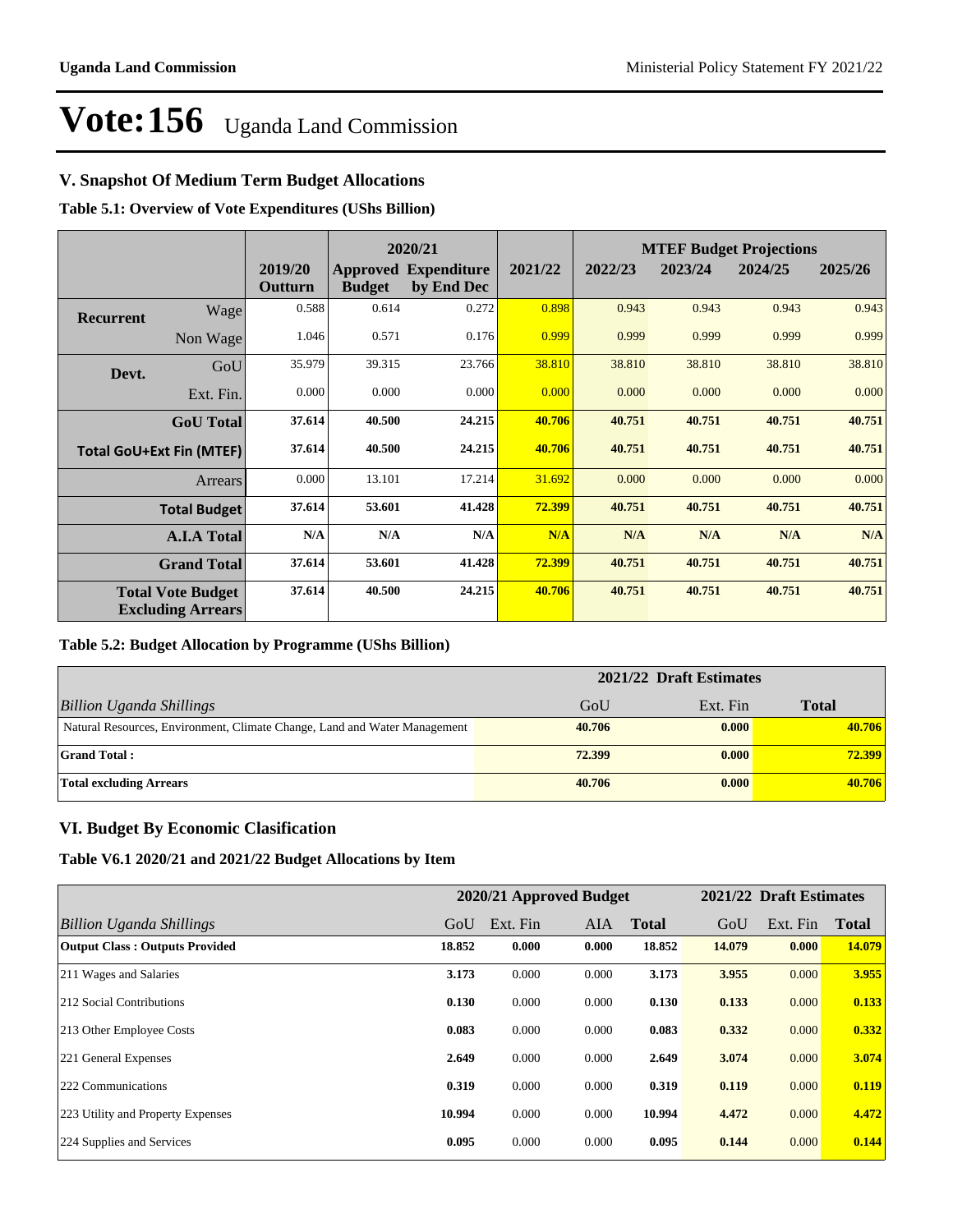| 225 Professional Services                 | 0.024  | 0.000 | 0.000 | 0.024  | 0.048  | 0.000 | 0.048  |
|-------------------------------------------|--------|-------|-------|--------|--------|-------|--------|
| 227 Travel and Transport                  | 0.996  | 0.000 | 0.000 | 0.996  | 1.105  | 0.000 | 1.105  |
| 228 Maintenance                           | 0.356  | 0.000 | 0.000 | 0.356  | 0.338  | 0.000 | 0.338  |
| 273 Employer social benefits              | 0.002  | 0.000 | 0.000 | 0.002  | 0.000  | 0.000 | 0.000  |
| 282 Miscellaneous Other Expenses          | 0.030  | 0.000 | 0.000 | 0.030  | 0.360  | 0.000 | 0.360  |
| <b>Output Class: Capital Purchases</b>    | 21.649 | 0.000 | 0.000 | 21.649 | 26.627 | 0.000 | 26.627 |
| 281 Property expenses other than interest | 0.201  | 0.000 | 0.000 | 0.201  | 0.300  | 0.000 | 0.300  |
| 311 NON-PRODUCED ASSETS                   | 19.648 | 0.000 | 0.000 | 19.648 | 24.657 | 0.000 | 24.657 |
| 312 FIXED ASSETS                          | 1.800  | 0.000 | 0.000 | 1.800  | 1.670  | 0.000 | 1.670  |
| <b>Output Class: Arrears</b>              | 13.101 | 0.000 | 0.000 | 13.101 | 31.692 | 0.000 | 31.692 |
| 321 DOMESTIC                              | 13.101 | 0.000 | 0.000 | 13.101 | 31.692 | 0.000 | 31.692 |
| <b>Grand Total:</b>                       | 53.601 | 0.000 | 0.000 | 53.601 | 72.399 | 0.000 | 72.399 |
| <b>Total excluding Arrears</b>            | 40.500 | 0.000 | 0.000 | 40.500 | 40.706 | 0.000 | 40.706 |

## VII. Budget By Sub-Subprogramme, Department And Project

## **Table V7.1: Past Expenditure Outturns and Medium Term Projections by Sub-SubProgramme,Department and Project**

| Billion Uganda shillings                                     |                       | FY 2020/21                |                                   |                                             |         | <b>Medium Term Projections</b> |         |         |
|--------------------------------------------------------------|-----------------------|---------------------------|-----------------------------------|---------------------------------------------|---------|--------------------------------|---------|---------|
|                                                              | FY 2019/20<br>Outturn | Approved<br><b>Budget</b> | <b>Spent By</b><br><b>End Dec</b> | 2021-22<br><b>Proposed</b><br><b>Budget</b> | 2022-23 | 2023-24                        | 2024-25 | 2025-26 |
| 49 Finance, Administration, Planning<br>and Support Services | 0.117                 | 39.401                    | 23.827                            | 38.960                                      | 38.960  | 38.960                         | 38.960  | 38.960  |
| 03 Finance and Administration                                | 0.019                 | 0.015                     | 0.007                             | 0.015                                       | 0.015   | 0.015                          | 0.015   | 0.015   |
| 04 Planning and Quality Assurance                            | 0.070                 | 0.046                     | 0.034                             | 0.105                                       | 0.105   | 0.105                          | 0.105   | 0.105   |
| 05 Internal Audit                                            | 0.028                 | 0.025                     | 0.019                             | 0.030                                       | 0.030   | 0.030                          | 0.030   | 0.030   |
| 1633 Retooling of Uganda Land Commission                     | 0.000                 | 39.315                    | 23.766                            | 38.810                                      | 38.810  | 38.810                         | 38.810  | 38.810  |
| 51 Government Land Administration                            | 37.497                | 14.199                    | 17.601                            | 33.439                                      | 1.791   | 1.791                          | 1.791   | 1.791   |
| 01 Headquarters                                              | 1.371                 | 2.580                     | 6.118                             | 2.697                                       | 1.591   | 1.591                          | 1.591   | 1.591   |
| 02 Government Land Management                                | 0.147                 | 11.619                    | 11.483                            | 30.741                                      | 0.200   | 0.200                          | 0.200   | 0.200   |
| 0989 Support to Uganda Land Commission                       | 35.979                | 0.000                     | 0.000                             | 0.000                                       | 0.000   | 0.000                          | 0.000   | 0.000   |
| <b>Total for the Vote</b>                                    | 37.614                | 53.601                    | 41.428                            | 72.399                                      | 40.751  | 40.751                         | 40.751  | 40.751  |
| <b>Total Excluding Arrears</b>                               | 37.614                | 40.500                    | 24.215                            | 40.706                                      | 40.751  | 40.751                         | 40.751  | 40.751  |

## **VIII. Sub-SubProgramme Performance and Medium Term Plans**

### **Table V8.1: Sub-SubProgramme Outcome and Outcome Indicators**

**Sub-SubProgramme :** 51 Government Land Administration

**Objective :** To effectively hold and manage all Government land and property thereon and resolve all historical land injustices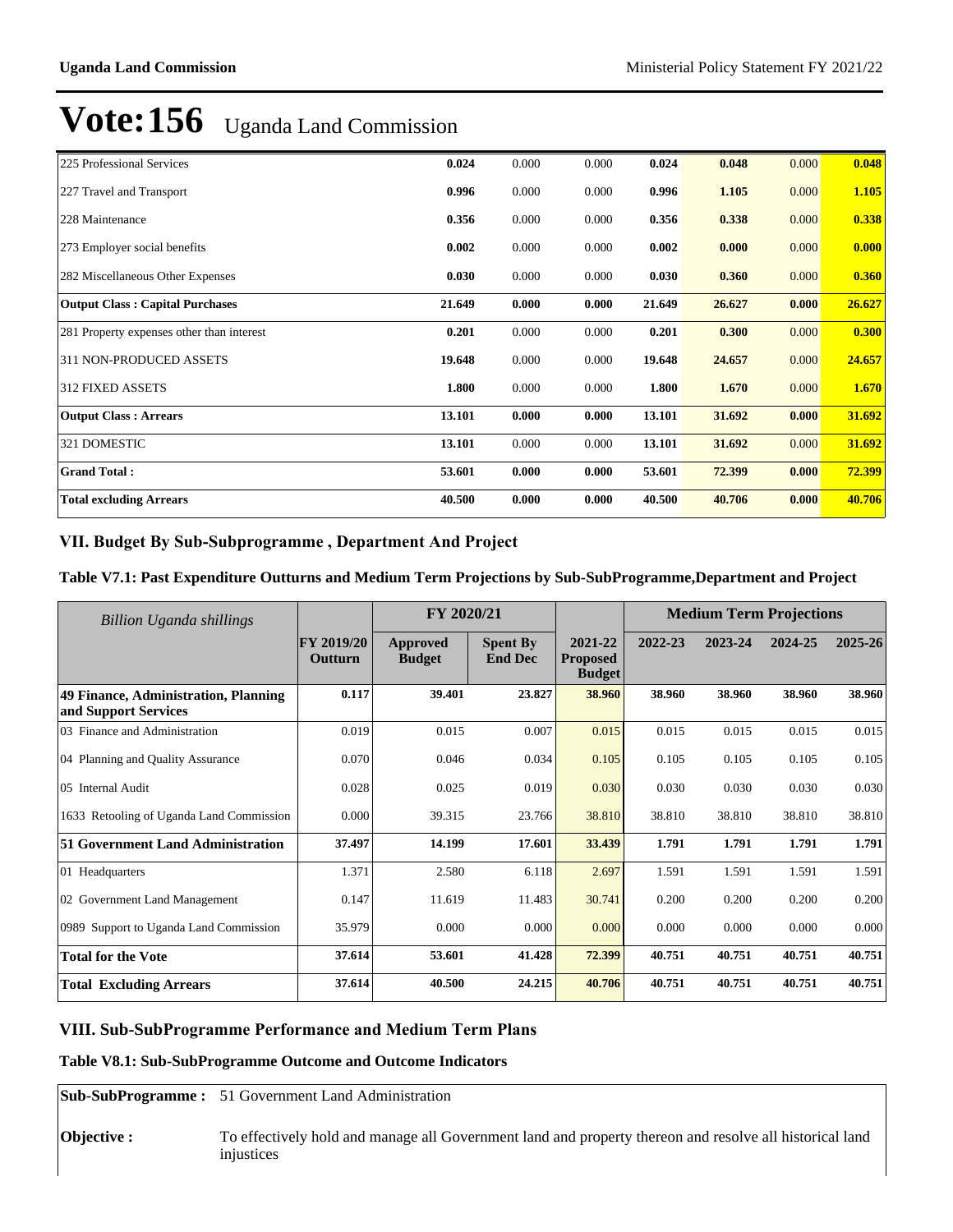| <b>Responsible Officer:</b>                    | Secretary                                        |                 |                  |                        |                            |            |  |  |
|------------------------------------------------|--------------------------------------------------|-----------------|------------------|------------------------|----------------------------|------------|--|--|
| Outcome:                                       | Improved land tenure security                    |                 |                  |                        |                            |            |  |  |
| 1. Improved land Use for production purposes   |                                                  |                 |                  |                        |                            |            |  |  |
|                                                |                                                  |                 |                  |                        | <b>Performance Targets</b> |            |  |  |
|                                                | <b>Outcome Indicators</b>                        |                 |                  | 2021/22                | 2022/23                    | 2023/24    |  |  |
|                                                |                                                  | <b>Baseline</b> | <b>Base year</b> | <b>Target</b>          | Projection                 | Projection |  |  |
| • Percentage of Government Land titled         |                                                  |                 | 2020             | 30%                    | 33%                        | 36%        |  |  |
|                                                | <b>Department: 02 Government Land Management</b> |                 |                  |                        |                            |            |  |  |
| <b>Budget Output: 03 Government leases</b>     |                                                  |                 |                  |                        |                            |            |  |  |
| Number of land inspection exercises undertaken |                                                  |                 |                  | $\boldsymbol{\Lambda}$ | 4                          | 4          |  |  |
| Number of Government leases issued             |                                                  |                 |                  | 400                    | 400                        | 400        |  |  |

## **IX. Major Capital Investments And Changes In Resource Allocation**

## **Table 9.1: Major Capital Investment (Capital Purchases outputs over 0.5Billion)**

|                                                                                                                                                                                                                             | FY 2021/22   |                                                                                                                                                                                                                                                                             |                                                                                                                                                                                                                                                          |  |  |  |  |  |
|-----------------------------------------------------------------------------------------------------------------------------------------------------------------------------------------------------------------------------|--------------|-----------------------------------------------------------------------------------------------------------------------------------------------------------------------------------------------------------------------------------------------------------------------------|----------------------------------------------------------------------------------------------------------------------------------------------------------------------------------------------------------------------------------------------------------|--|--|--|--|--|
| <b>Appr. Budget and Planned Outputs</b>                                                                                                                                                                                     |              | <b>Expenditures and Achievements by</b><br>end Dec                                                                                                                                                                                                                          | <b>Proposed Budget and Planned</b><br><b>Outputs</b>                                                                                                                                                                                                     |  |  |  |  |  |
| Vote 156 Uganda Land Commission                                                                                                                                                                                             |              |                                                                                                                                                                                                                                                                             |                                                                                                                                                                                                                                                          |  |  |  |  |  |
| Sub-SubProgramme: 02 49 Finance, Administration, Planning and Support Services                                                                                                                                              |              |                                                                                                                                                                                                                                                                             |                                                                                                                                                                                                                                                          |  |  |  |  |  |
| Development Project: 1633 Retooling of Uganda Land Commission                                                                                                                                                               |              |                                                                                                                                                                                                                                                                             |                                                                                                                                                                                                                                                          |  |  |  |  |  |
| <b>Budget Output: 02 49 71 Acquisition of Land by Government</b>                                                                                                                                                            |              |                                                                                                                                                                                                                                                                             |                                                                                                                                                                                                                                                          |  |  |  |  |  |
| 5,613.67 Hectares of Land<br>Compensated from male, female,<br>PWDS Absentee Land Lords in<br>areas of Bunyoro, Buganda,<br>Toro and Ankole in resolving<br>historical injustices.<br>Monitoring and supervision<br>Reports |              | 5,592.69 Hectares of Land Compensated from<br>Absentee Landlords representing 62% male, 17<br>Female, 13% Jointly owned and 8% Companies<br>NB; This output includes Compensation arrears<br>4 Monitoring and supervisions undertaken in<br>Bunyagabu and Kibaale Districts | Acquired or compensated 6,164.2240205 Hectares<br>of Land Compensated from male, female, PWDS<br>Absentee Land Lords in areas of Bunyoro,<br>Buganda, Toro and Ankole in resolving historical<br>injustices<br><b>Monitoring and Supervision Reports</b> |  |  |  |  |  |
| <b>Total Output Cost(Ushs Thousand)</b>                                                                                                                                                                                     | 19,848,558   | 14,754,963                                                                                                                                                                                                                                                                  | 24,956,896                                                                                                                                                                                                                                               |  |  |  |  |  |
| Gou Dev't:                                                                                                                                                                                                                  | 19,848,558   | 14,754,963                                                                                                                                                                                                                                                                  | 24,956,896                                                                                                                                                                                                                                               |  |  |  |  |  |
| Ext Fin:                                                                                                                                                                                                                    | $\theta$     | $\theta$                                                                                                                                                                                                                                                                    |                                                                                                                                                                                                                                                          |  |  |  |  |  |
| A.I.A:                                                                                                                                                                                                                      | $\mathbf{0}$ | $\mathbf{0}$                                                                                                                                                                                                                                                                | $\Omega$                                                                                                                                                                                                                                                 |  |  |  |  |  |
| Budget Output: 02 49 75 Purchase of Motor Vehicles and other Transport Equipment                                                                                                                                            |              |                                                                                                                                                                                                                                                                             |                                                                                                                                                                                                                                                          |  |  |  |  |  |
| 4 administrative saloon cars for<br>HR, Planning, Procurement and<br>Accounts purchased<br>purchased 2 field vehicles                                                                                                       |              | <b>NIL</b>                                                                                                                                                                                                                                                                  | 3 Station wagons purchased for Chairperson,<br><b>Secretary and Commissioners Offices</b><br>2 Motor Cycles purchased                                                                                                                                    |  |  |  |  |  |
| <b>Total Output Cost(Ushs Thousand)</b>                                                                                                                                                                                     | 700,000      | $\bf{0}$                                                                                                                                                                                                                                                                    | 920,000                                                                                                                                                                                                                                                  |  |  |  |  |  |
| Gou Dev't:                                                                                                                                                                                                                  | 700,000      | $\theta$                                                                                                                                                                                                                                                                    | 920,000                                                                                                                                                                                                                                                  |  |  |  |  |  |
| Ext Fin:                                                                                                                                                                                                                    | $\mathbf{0}$ | $\theta$                                                                                                                                                                                                                                                                    | $\overline{0}$                                                                                                                                                                                                                                           |  |  |  |  |  |
| A.I.A:                                                                                                                                                                                                                      | $\mathbf{0}$ | $\Omega$                                                                                                                                                                                                                                                                    | $\overline{0}$                                                                                                                                                                                                                                           |  |  |  |  |  |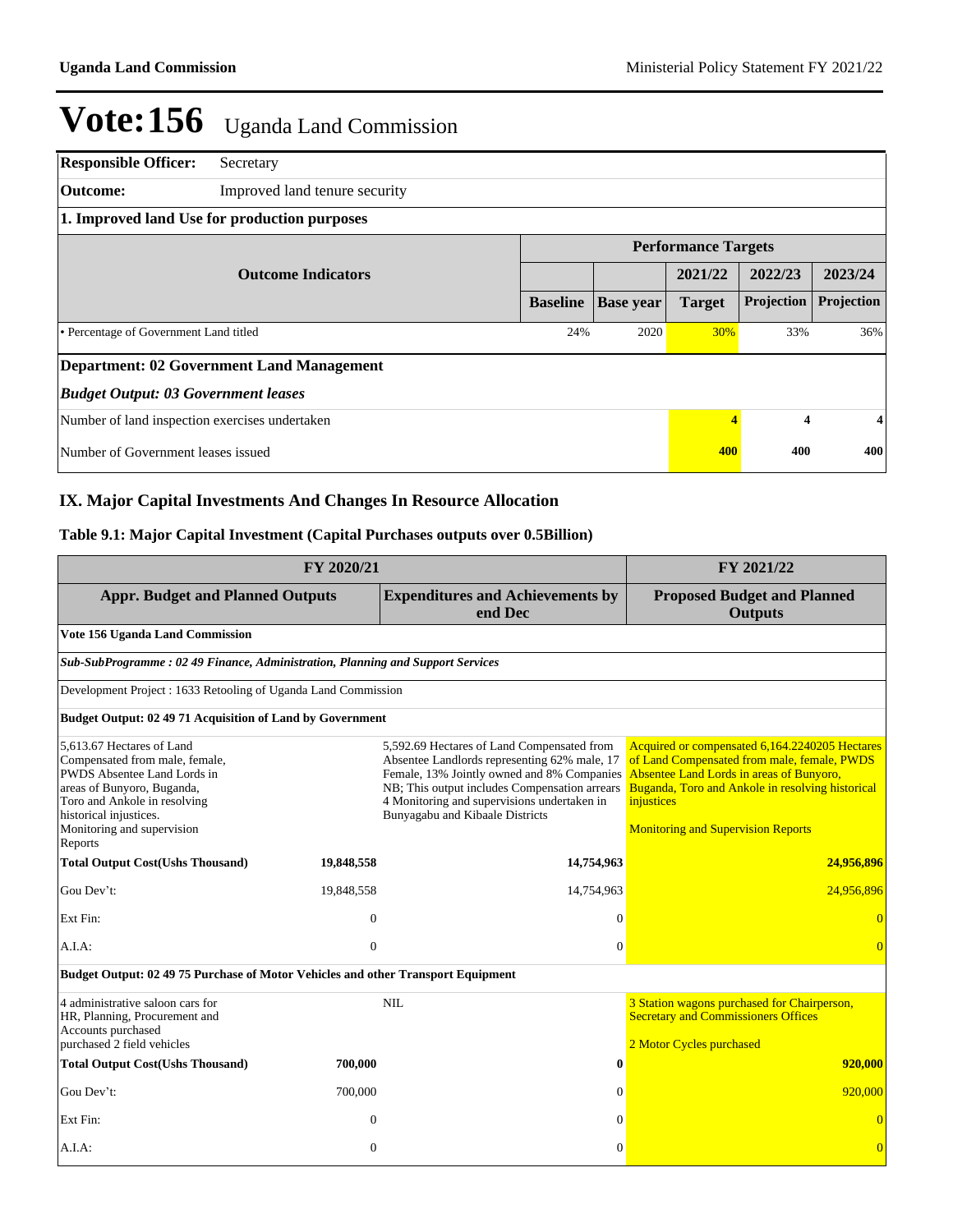| Budget Output: 02 49 76 Purchase of ICT Equipment, including Software                          |                  |                                                                                |                                                                                                                                      |  |  |  |  |
|------------------------------------------------------------------------------------------------|------------------|--------------------------------------------------------------------------------|--------------------------------------------------------------------------------------------------------------------------------------|--|--|--|--|
| Purchased Office and ICT Equipment<br>purchased for example desktops,<br>UPS, laptops, cameras |                  | Procured 5 Printers 1 Desktop<br><b>Bought Routers for Wireless connection</b> | Specialized Survey equipment purchased.<br><b>Office and ICT</b><br>Equipment(100m) e.g desktops,<br>UPS, laptops, cameras purchased |  |  |  |  |
| <b>Total Output Cost (Ushs Thousand)</b>                                                       | 300,000          | 53,532                                                                         | 600,000                                                                                                                              |  |  |  |  |
| Gou Dev't:                                                                                     | 300,000          | 53,532                                                                         | 600,000                                                                                                                              |  |  |  |  |
| Ext Fin:                                                                                       | $\boldsymbol{0}$ | $\Omega$                                                                       |                                                                                                                                      |  |  |  |  |
| $A.I.A$ :                                                                                      | $\mathbf{0}$     | $\theta$                                                                       |                                                                                                                                      |  |  |  |  |

## **X. Vote Challenges and Plans To Improve Performance**

#### **Vote Challenges**

1. Limited funds to role out Land Fund activities to the rest of the country

2. A lean staff structure that deprives the Commission of critical cadres to enable it undertake its mandate efficiently

3. Lack of comprehensive legal framework legislation to enable the Commission perform its functions and execute its mandate efficiently.

4. Lack of a comprehensive Government land inventory

5. Absence of a land bank to facilitate implementation of Government projects

6.

#### **Plans to improve Vote Performance**

1. Finalise drafting enactment of the ULC Bill into law

2. Establish a land bank to facilitate execution of Government projects.

3. Computerise Government land records to improve collection of Non Tax Revenue

4. Develop a comprehensive Government land inventory

5. Undertake mass sensitization and subdivision surveys on the already acquired Land to ensure Land tenure security for the Lawful And Bonafide Occupants

### **XI Off Budget Support**

#### **Table 11.1 Off-Budget Support by Project**

N/A

### **XII. Vote Cross Cutting Policy And Other Budgetary Issues**

#### **Table 12.1: Cross- Cutting Policy Issues**

| <b>Issue Type:</b> | <b>HIV/AIDS</b> |
|--------------------|-----------------|
|                    |                 |

| Objective :                               | To create awareness among staff and stakeholders on HIV/AIDs    |
|-------------------------------------------|-----------------------------------------------------------------|
| <b>Issue of Concern:</b>                  | Low awareness among staff on the prevalence levels of HIV/AIDs  |
| <b>Planned Interventions:</b>             | Provision of Communication, Information and Education materials |
| <b>Budget Allocation (Billion):</b> 0.100 |                                                                 |
| <b>Performance Indicators:</b>            | Number of activities carried out                                |